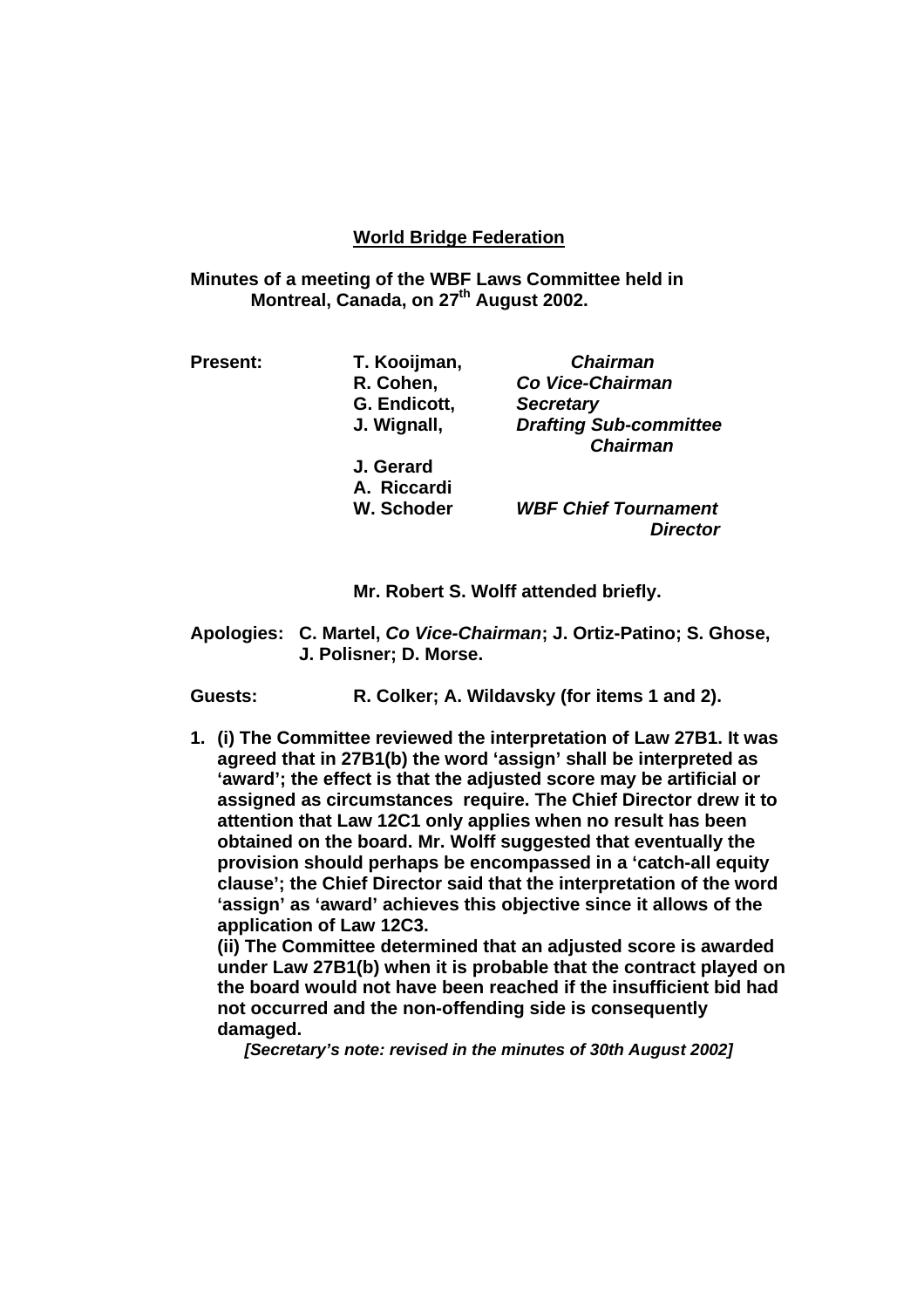**2. The interpretation of Law 12C2 was discussed. Mr. Wildavsky put his view that this law should be interpreted as though it read "for a** 

**non-offending side the most favourable result that was likely had the irregularity not occurred or, for an offending side, the most unfavourable result that was at all probable** *had the irregularity not occurred"***. It was drawn to the attention of the Committee that on a previous occasion the subject had been discussed and the Committee had agreed that the law does not attach this limitation to the adjustment for the offending side. The Committee found no reason to reconsider that decision.** 

- **3. Mr. Schoder presented his draft proposals for a revision of WBF Screen Procedures. It was agreed this should be forwarded to the Rules & Regulations Committee for its consideration.**
- **4. (i)The Committee spent some time considering a summary of WBF**

**Laws Committee decisions 1997-2001, prepared at the Chairman's invitation by Mr. D W Stevenson. The Committee had a difficulty with certain of the statements and it was agreed that, whilst the purpose of the exercise is a desirable one, the discussion of this document should continue via the internet. Meanwhile any publication of the document is not approved. It was noted that the minutes of the Laws Committee remain the definitive source of information as to its decisions.** 

**(ii) In the course of its discussion of the Summary the Committee found certain examples unsuitable.** 

**(iii) One specific decision of the Committee, recorded in the minutes of 30th August, 2000, section 8, was reconsidered. It was noted that there is an obligation on players to make a proper disclosure of their understandings as to potentially psychic situations. Until a further review of the policy in the matter has taken place, and a new statement is issued, the said minute is withdrawn.** 

**5. The Secretary presented an interim report of the progress being made by the Laws Drafting Sub-committee. In particular he wished to record that at its most recent meeting all the submissions he had received from Zones, NBOs and individuals, had been examined. Whilst many of the points submitted were found to overlap, a number of fresh suggestions had interested the subcommittee.** 

 **There being no other business the meeting then concluded. No further**